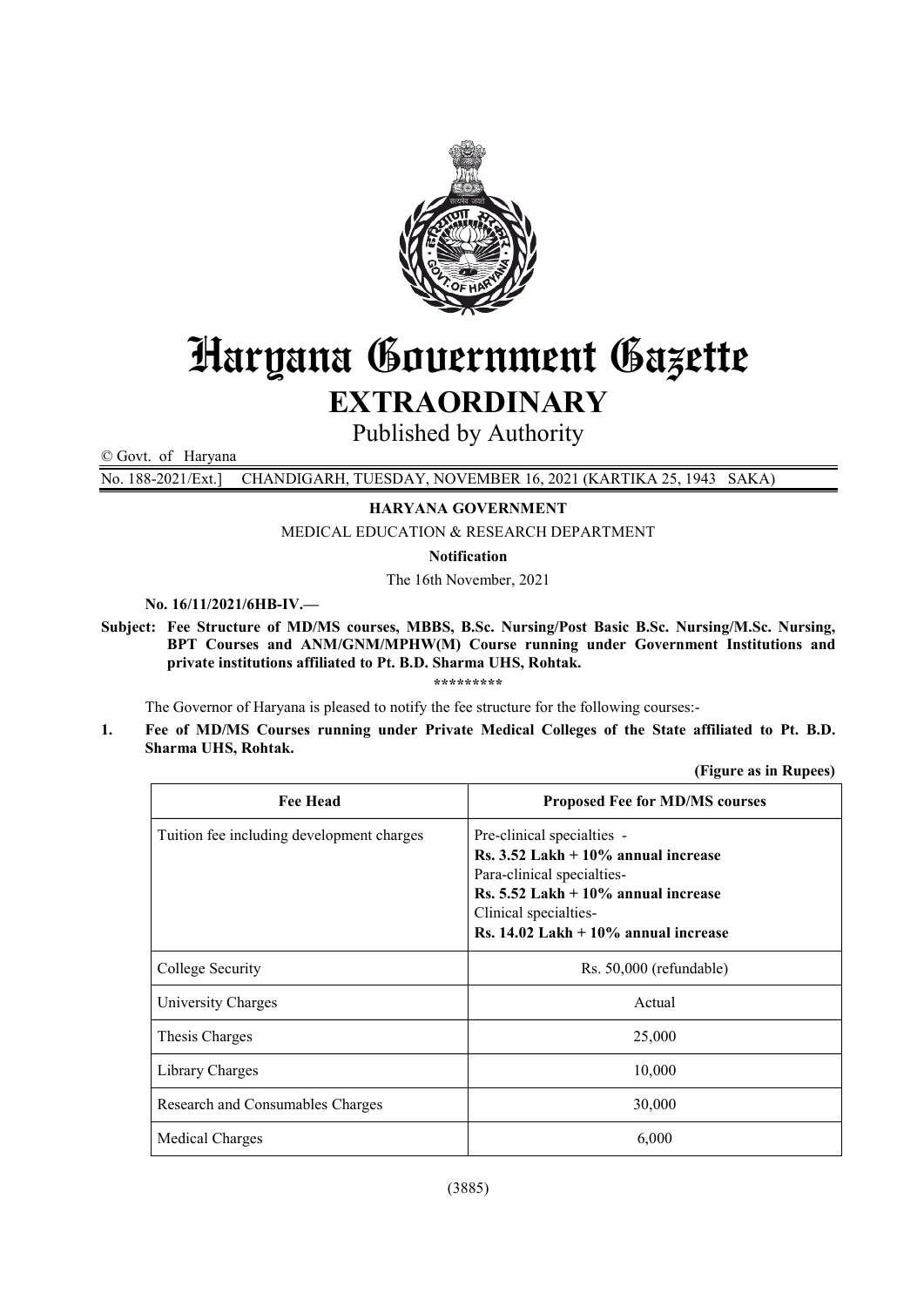| <b>Fee Head</b>                                    | <b>Proposed Fee for MD/MS courses</b>                                                                                                                                                                            |
|----------------------------------------------------|------------------------------------------------------------------------------------------------------------------------------------------------------------------------------------------------------------------|
| GYM and Sport Charges (if provided)                | As per actual                                                                                                                                                                                                    |
| Internet Charges (if provided)                     | As per actual                                                                                                                                                                                                    |
| Continuing Dental and Medical Education<br>Charges | 10,000                                                                                                                                                                                                           |
| Hostel Charges                                     | For Non-AC Room-Not more than 75,000 p.a. or actual<br>For AC Room- Not more than 1 Lakh p.a. or actual<br>Mess Charges on actual basis<br>No separate electricity charges for fan and lighting in the<br>hostel |
| Transport Fee (if availed by student)              | As per actual                                                                                                                                                                                                    |
| Power Backup Charges                               | 10.000                                                                                                                                                                                                           |

#### 2. Fee of MD/MS courses in Govt. Medical Colleges.

Govt. vide notification dated 06.11.2020 notified the fee of MD/MS Courses and the bifurcation of the fee is as under:

|                               | 1st Year  | 2nd Year         | 3rd Year  |
|-------------------------------|-----------|------------------|-----------|
| <b>Tuition Fee</b>            | 1,17,500  | 1,45,000         | 1,70,000  |
| <b>Registration Fee</b>       | 1500.00   |                  |           |
| <b>Athletic Charges</b>       | 100.00    | 100.00           | 100.00    |
| Student Fund                  | 100.00    | 100.00           | 100.00    |
| Magazine Charges              | Nil       | Nil              | Nil       |
| Medical Charges               | 100.00    | 100.00           | 100.00    |
| Youth Welfare Fees            | 500.00    | 500.00           | 500.00    |
| Sports Fee                    | 100.00    | 100.00           | 100.00    |
| Holiday Home Fees             | 10.00     | 10.00            | 10.00     |
| <b>NSS Fund</b>               | 10.00     | 10.00            | 10.00     |
| Development fee               | 2000.00   | 2000.00          | 2000.00   |
| The Red Cross Fund            | 80.00     | 80.00            | 80.00     |
| Library Security (Refundable) | 1000.00   |                  |           |
| College Security (Refundable) | 2000.00   | 2000.00          | 2000.00   |
| <b>Total</b>                  | 1.25 Lakh | <b>1.50 Lakh</b> | 1.75 Lakh |

| (Figure as in Rupees) |
|-----------------------|
|                       |

## 3. Fee Structure of MBBS in Govt. Medical Colleges

The Government vide notification dated 06.11.2020 had already notified the fee of MBBS courses as 80,000/ per annum with annual increase of 10%. The bifurcation of fee for MBBS courses in Government colleges of the State to be applicable from the academic session 2020-21 onwards is as under: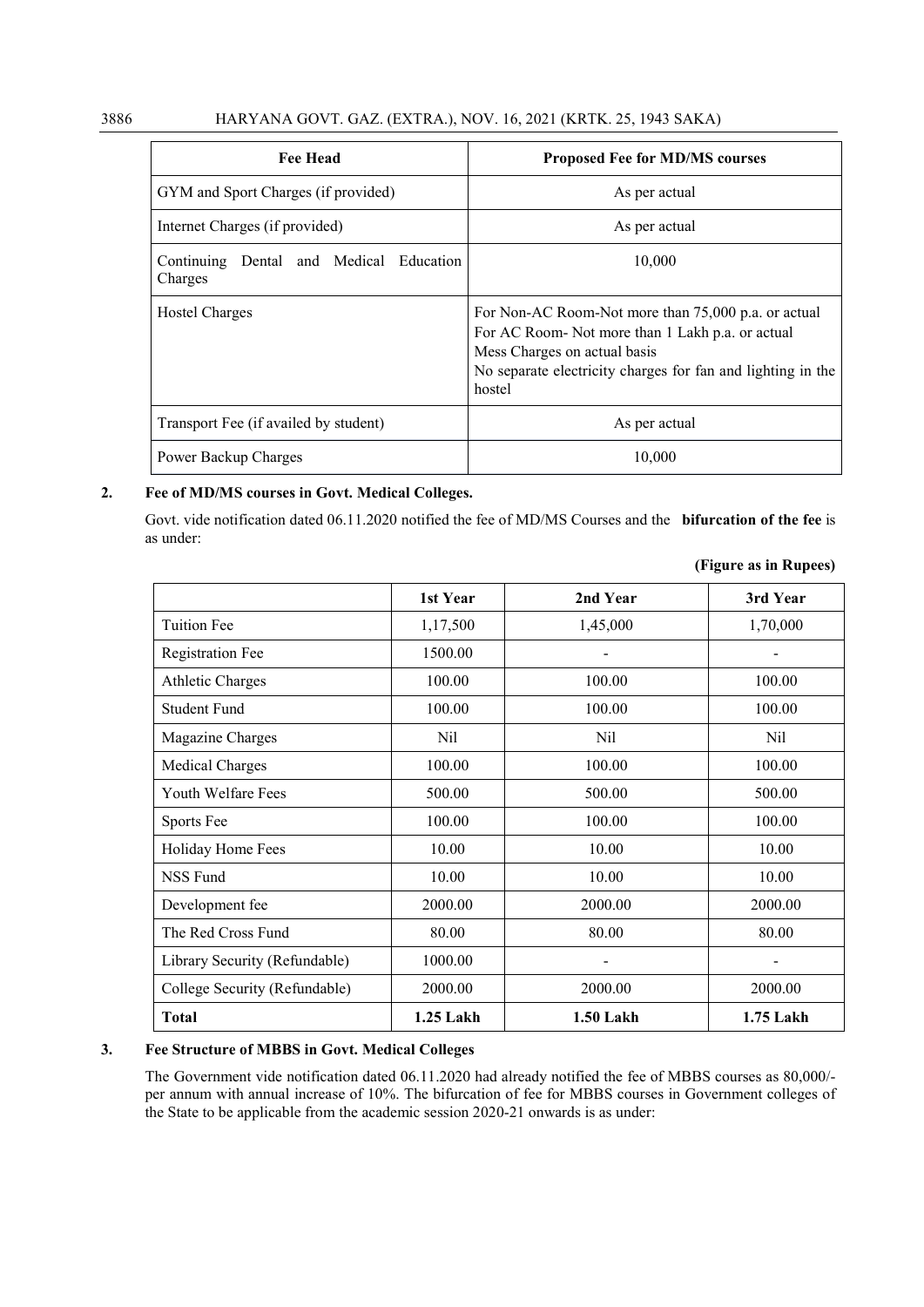|                                  | (Figure as in Rupees)      |
|----------------------------------|----------------------------|
| Particulars                      | Fee                        |
| <b>Tuition Fee</b>               | 61,410+Annual 10% Increase |
| <b>Admission Fee</b>             | 5000                       |
| Student fee                      | 3000                       |
| Medical Fund                     | 1250                       |
| <b>Security Deposit</b>          | 5000                       |
| Athletic Fund                    | 600                        |
| <b>Registration Fee</b>          | 1500                       |
| Development Fund                 | 1500                       |
| Sports Fee                       | 150                        |
| Youth Welfare Fee                | 500                        |
| NSS Fee                          | 10                         |
| Youth Red Cross Subscription Fee | 80                         |
| <b>Total</b>                     | 80,000                     |

4. Fee Structure of B.Sc. Nursing/Post Basic B.Sc. Nursing/M.Sc. Nursing and BPT/ MPT Courses in Government Colleges of the State:-

| Particulars                                | <b>B.Sc. Nursing</b> | P.B.Sc. Nursing | M.Sc.<br><b>Nursing/NPCC</b>                                  | <b>BPT</b>    |
|--------------------------------------------|----------------------|-----------------|---------------------------------------------------------------|---------------|
| <b>Tuition Fee</b>                         | 20000                | 25000           | 30000                                                         | 20000         |
| Security Refundable                        | 1500                 | 2000            | 2500                                                          | 2500          |
| <b>Registration Fee</b>                    | 1000                 | 1000            | 1000                                                          |               |
| Sports Fee                                 | 50                   | 50              | 50                                                            | 50            |
| Youth Welfare Fee                          | 500                  | 500             | 500                                                           | 500           |
| Development Fund                           | 1000                 | 1000            | 1000                                                          | 1000          |
| <b>NSS Fund</b>                            | 10                   | 10              | 10                                                            | 10            |
| <b>Youth Red Cross</b><br>Subscription Fee | 80                   | 80              | 80                                                            | 65            |
| University Charges                         | As per actual        | As per actual   | As per actual                                                 | As per actual |
| <b>Total</b>                               | 24140                | 29640           | 35140                                                         | 24125         |
| Hostel Fee                                 |                      |                 | No room rent only electricity charges of Rs. 9000/- per annum |               |